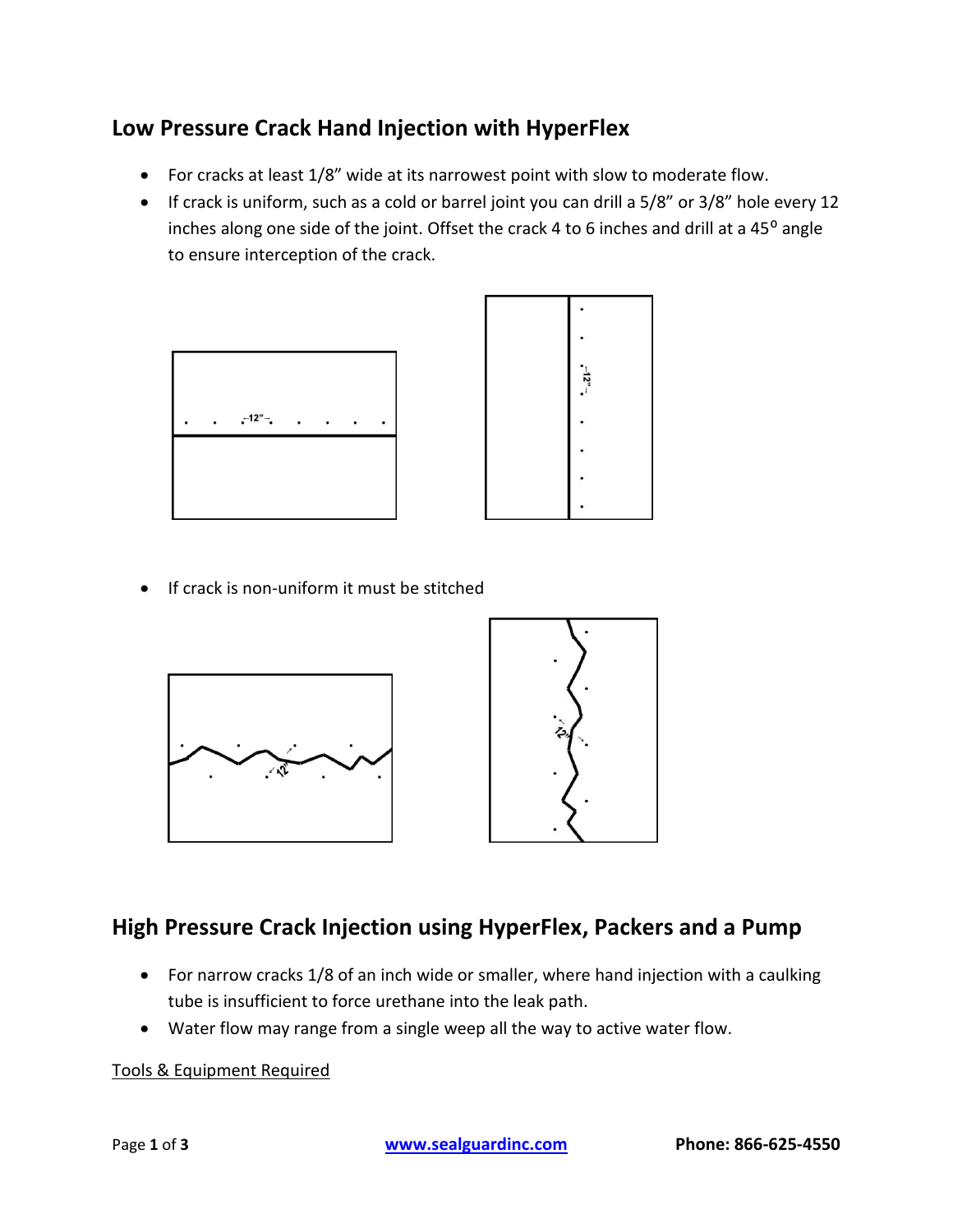- Hammer Drill with 5/8" bit
- Electric Grout Pump, Grease Gun or other hand operated pump
- 5/8" Packers and ratchet set
- Garden Sprayer with water
- Burlap, Oakum or Backer rod, if needed
- Personal Protective Equipment
- HyperFlex 5 Gallon Pail or 300ml cartridge

## Instructions:

- 1. Drill a 5/8" hole every 12' or so, "stitching" the crack if irregular. You may or may not get a return of water. See drawing in Section 2, Drilling if needed.
- 2. Using the garden sprayer clean as much dust and debris from the injection hole and the crack itself. The cleaner the better.
- 3. Insert packer into the hole, tightening it so that the zerk end fitting is sticking up just above the surfact. Make sure the packer is tight.



This shows the correct way to set a packer for injection

- 4. "Chink", if necessary, however with with the finest cracks it may not be possible
- 5. Set up injection device according to instructions from Section 2.
- 6. Hook your injection device onto the packer zerk fitting. It will still be able to move once attached but will not pull off
- 7. Begin to pump HyperFlex into the packer. You will see water being forced from the face of the crack, then HyperFlex. STOP Pumping when you either see nothing but HyperFlex flowing from the face of the crack (no water) or if the packer will not accept any further urethane. If a packer does not accept any urethane at all, it may be necessary to re-drill, perhaps on the opposite side of the crack. As always, DO NOT FORCE urethane into a packer that will not accept it. Pressure could build, forcing the packer out of the wall and showering you and everyone nearby with HyperFlex.
- 8. On occasion, the opposite will occur, where the packer keeps taking urethane but none is visible at the face of the crack. This usually means you have locked into a void, usually behind the substrate. Since it takes less pressure to flow to the void than back to the face of the crack you can pump for a long time. In this situration, let the packer take